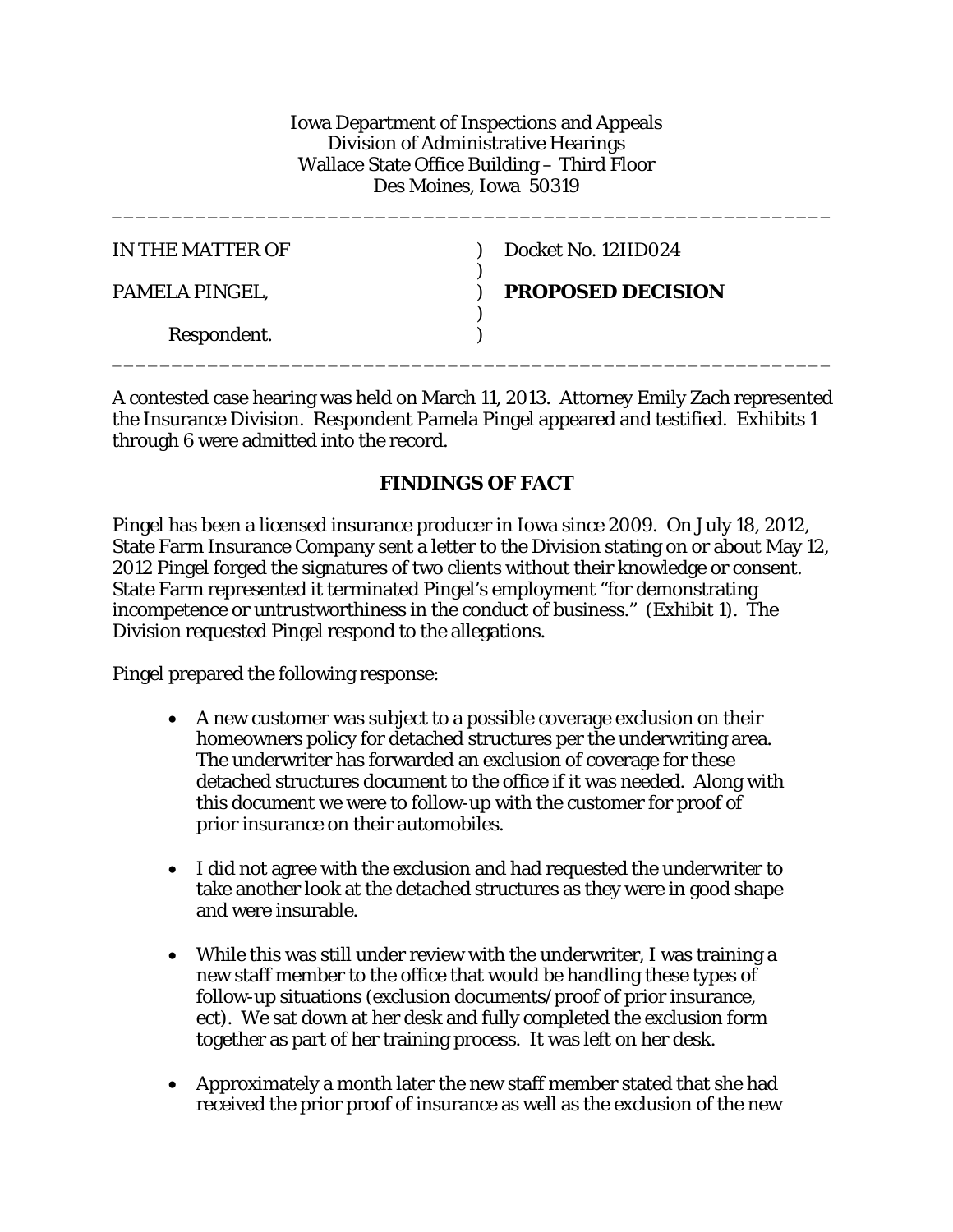customer that she had found. I assumed that the underwriter had held firm on their decision to exclude a portion of the detached structures and had sent out an exclusion document directly to the customer. This was my second time dealing with an exclusion of this nature and all office staff can get involved with all transactions so I assumed this was correct.

- I quickly signed the exclusion document assuming it was correct and sent it back to the underwriter.
- The customer received a copy of the signed exclusion, which I knew they would, and stated they had never agreed to this and wanted to know what happened. It was explained to them that this was a terrible oversight and an apology was made.
- The customer does not have any property coverage excluded nor have they incurred any losses.
- My position was terminated due to this error.

# (Exhibit 3).

The Division sent Pingel a response letter, enclosing the Exclusion Endorsement and requested Pingel provide additional information. Pingel responded as follows:

1) The exclusion form that you included in your letter allowed for two possible exclusion areas that could affect the coverage of a customer. The first part for any physical property that the company did not feel was insurable and therefore needed to be excluded from coverage. The second part for any liability issues that the company felt was not an acceptable risk and therefore would need to be excluded.

In the example of the Sharps' coverage there was a possible physical property exclusion which the new hire and myself discussed and signed as if the customer were agreeing to this coverage exclusion. I then discussed with the new hire the additional scenario of when a liability exclusion would apply and how the form would look if that was a needed exclusion as well. I signed as an example where Donovan and Stephanie Sharp were to sign if this type of physical property exclusion were relevant to their situation.

In our training discussions everything is to "remain in-house" and I assumed any sample forms we completed as part of training would be shredded as part of normal procedure for privacy and safety. In my training of different associates I have found that sometimes very specific training is needed depending on the individual being trained.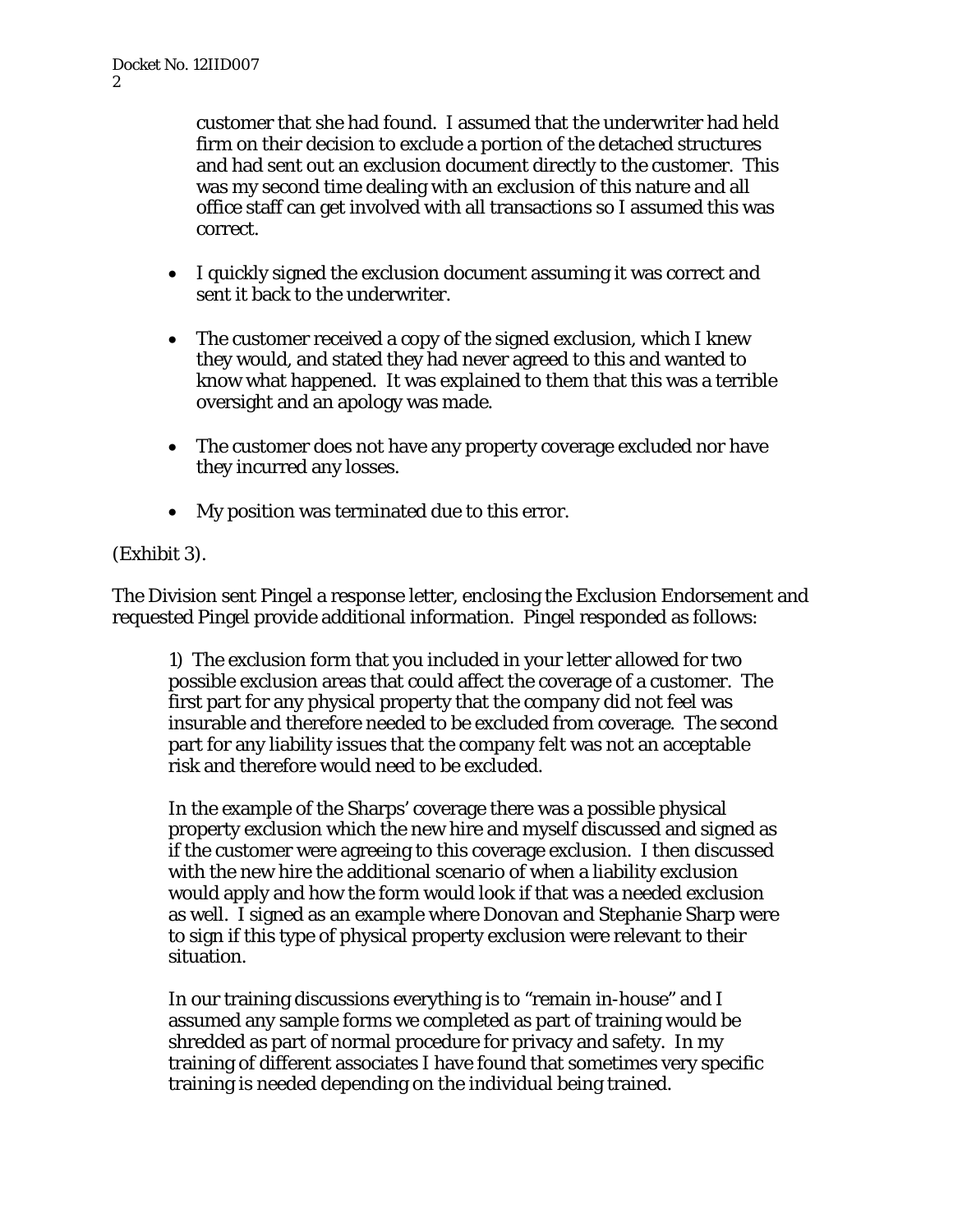2) When the exclusion document was presented to me again I assumed that either the new hire had witnessed the signatures by the Sharps' or else the form had been received via the mail so I proceeded to sign and date the document. Since the training document should have been shredded I assumed these signatures were correct and I proceeded as part of protocol.

3) This incident was an honest error and one that no one feels more terribly about that myself. It's not only the fact that I was involved with this but mostly that the customer involved has felt a sense of untrustworthiness for myself or the company that I worked for at the time. We live in a small community and you should feel a sense of safety in all your dealings, public and personal.

(Exhibit 6).

The Division prepared a Statement of Charges alleging Pingel forged another's name to an application for insurance or a document related to an insurance transaction, engaged in fraudulent, coercive and dishonest practices demonstrating incompetence, untrustworthiness or financial irresponsibility in the conduct of business in Iowa, and lacks the character and competency necessary to hold an insurance license in Iowa. The Division seeks revocation of Pingel's license and imposition of a \$5,000 civil penalty and costs.[1](#page-2-0)

During the hearing Pingel testified she routinely signed documents during her employment witnessing signatures, when, in fact, she had not witnessed the signature. Pingel reported her office routinely mailed out documents to insureds and potential insureds to sign and she would sign the documents stating she had witnessed the signatures when she had not.

# **CONCLUSIONS OF LAW**

The Iowa Legislature created the Division to regulate and supervise the conducting of the business of insurance in the state of Iowa.[2](#page-2-1) The Insurance Commissioner is the chief executive officer of the Division.[3](#page-2-2) A person must obtain an insurance producer license from the Insurance Commissioner to sell, solicit and negotiate insurance in Iowa.[4](#page-2-3)

# **A. Forging of Names**

Pingel testified she signed the Sharps' names to the Exclusion Endorsement as part of a training exercise, and that she later signed the document as a witness when it was presented to her. The Division may place on probation, suspend or revoke a producer's license and impose a civil penalty for "forging another's name to an application for

<span id="page-2-0"></span><sup>&</sup>lt;sup>1</sup> The Division did not present any evidence regarding its "costs" claim at hearing.

<span id="page-2-1"></span><sup>2</sup> Iowa Code § 505.1 (2011).

<span id="page-2-2"></span><sup>3</sup> *Id.*

<span id="page-2-3"></span><sup>4</sup> *Id.* §§ 522B.2., .5.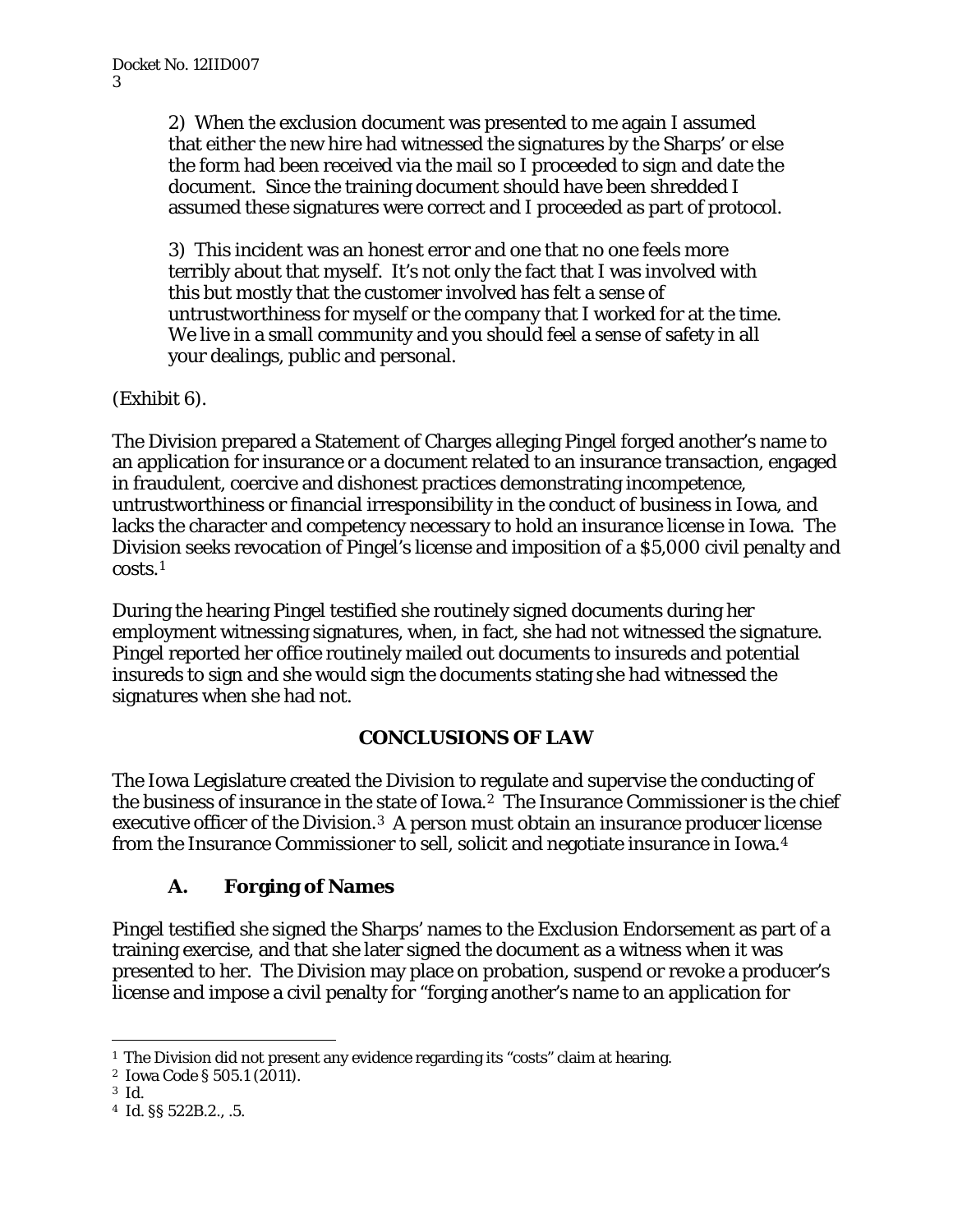Docket No. 12IID007 4

insurance or to any document related to an insurance transaction."[5](#page-3-0) The statute does not define the term forge. Therefore, it is necessary to turn to the principals of statutory interpretation to determine the legislature's true intent by looking to prior decisions of the court, similar statutes, dictionary definitions, and common usage.[6](#page-3-1) The dictionary defines "forgery" as "the crime of falsely and fraudulently making or altering a document (as a check)."[7](#page-3-2)

It is undisputed Pingel signed the Exclusion Endorsement for both of the Sharps. Pingel testified she signed the Sharps' signatures to provide the new employee with a sample. This raises an issue of credibility. There are many factors used when considering the credibility of witness testimony. Some of the most common standards are as follows:

1. Whether the testimony is reasonable and consistent with other evidence you believe.

2. Whether a witness has made inconsistent statements.

3. The witness' appearance, conduct, age, intelligence, memory and knowledge of facts.

The witness' interest in the trial, their motive, candor, bias and prejudice.[8](#page-3-3)

Pingel's testimony is reasonable and consistent with the other evidence I believe. While it is unclear why Pingel did not make a notation on the document that it was a sample, the Division did not call any witnesses at hearing. Pingel testified she sent a copy of the Exclusion Endorsement directly to the Sharps. If she was attempting to make false and fraudulent representations, it is unclear why she would have sent the document to the Sharps. The Division has not proven Pingel forged another's name to an application for insurance or to any document related to an insurance transaction.

#### **B. Using Fraudulent, Coercive, or Dishonest Practices, or Demonstrating Incompetence, Untrustworthiness, or Financial Irresponsibility in the Conduct of Business**

The Division may place on probation, suspend or revoke a producer's license and impose a civil penalty for "using fraudulent, coercive, or dishonest practices, or demonstrating incompetence, untrustworthiness, or financial irresponsibility in the conduct of business in this state or elsewhere."[9](#page-3-4) It is undisputed Pingel signed the Exclusion Endorsement stating she "witnessed" the Sharps sign the Exclusion Endorsement. Pingel did not witness the Sharps' signatures.

The Division did not present any expert testimony regarding the standard of care possessed by an insurance producer in the business of insurance to establish

<span id="page-3-1"></span><span id="page-3-0"></span><sup>5</sup>*Id.* § 522B.11(1)*<sup>j</sup>*. 6 *Bob Zimmerman Ford, Inc. v. Midwest Automotive I, L.L.C.*, 679 N.W.2d 606, 609 (Iowa 2004).

<span id="page-3-2"></span><sup>7</sup> *Merriam-Webster's Collegiate Dictionary* (10th Ed. 1995).

<span id="page-3-3"></span><sup>8</sup> *State v. Holtz*, 548 N.W.2d 162, 163 (Iowa Ct. App. 1996).

<span id="page-3-4"></span><sup>9</sup> *Id.* § 522B.11(1)*h*.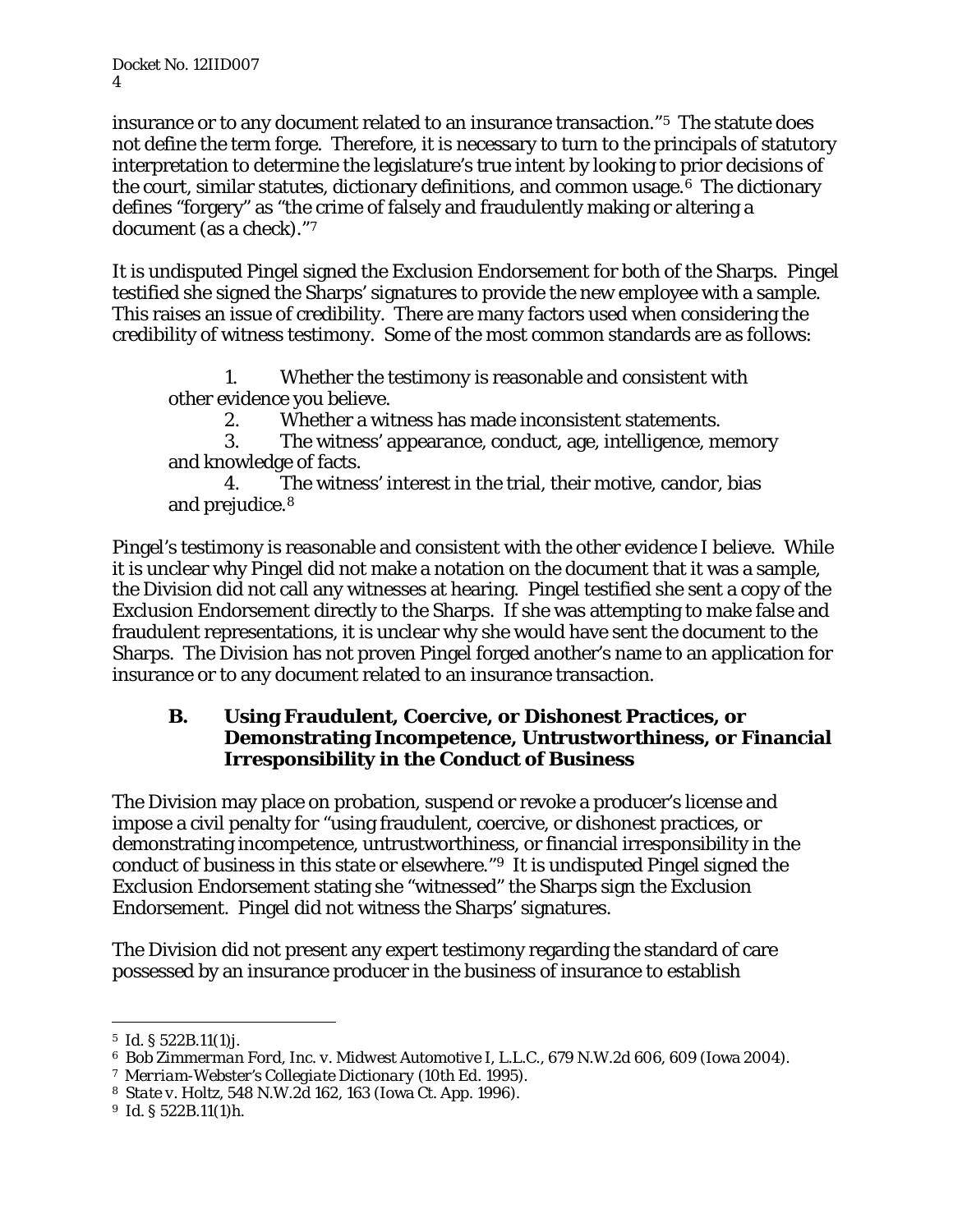Docket No. 12IID007 5

competency. The Division did not present any evidence Pingel engaged in coercive conduct or financial irresponsibility.

The Division alleges Pingel engaged in fraudulent and dishonest practices and that she is untrustworthy. The statute does not define the term "fraudulent." The dictionary defines fraud as the "an act of deceiving or misrepresenting."[10](#page-4-0) The evidence supports Pingel misrepresented she witnessed the Sharps sign the Exclusion Endorsement. The Division has proven Pingel engaged in a dishonest practice by misrepresenting she witnessed the Sharps sign the Exclusion Endorsement.

# **C. Penalty**

If an insurance producer is found to have violated Iowa Code chapter 522B, the producer may be assessed a civil penalty pursuant to Iowa Code chapter 507B.[11](#page-4-1) Iowa Code section 507B.8 allows for assessment of a civil penalty of not more than \$1,000 for each act or violation, not to exceed an aggregate of \$10,000, unless the person knew or reasonably should have known the person was violating the insurance laws, in which the penalty shall not exceed \$5,000 for each violation, or exceed and aggregate of \$50,000 in a six-month period. Pingel accepted partial responsibility for what happened with the Sharps. Pingel quickly signed the Exclusion Endorsement stating she witnessed the Sharps' signatures when she did not. Pingel lost her employment as a result of her careless actions. Imposition of a \$2,000 civil penalty is appropriate. Suspension of Pingel's license for a period of six months is also appropriate.

#### **ORDER**

Pingel is assessed a \$2,000 civil penalty and her insurance producer's license is suspended for six months. The Insurance Division shall take any steps necessary to implement this decision.

Dated this 26th day of March, 2013.

Ceffax E

Heather L. Palmer Administrative Law Judge 515-281-7183

cc: Pamela Pingel Emily Zack Irene Vega

<span id="page-4-0"></span> <sup>10</sup> *Merriam-Webster's Collegiate Dictionary* (10th Ed. 1995).

<span id="page-4-1"></span><sup>11</sup> *Id.* § 522B.17.